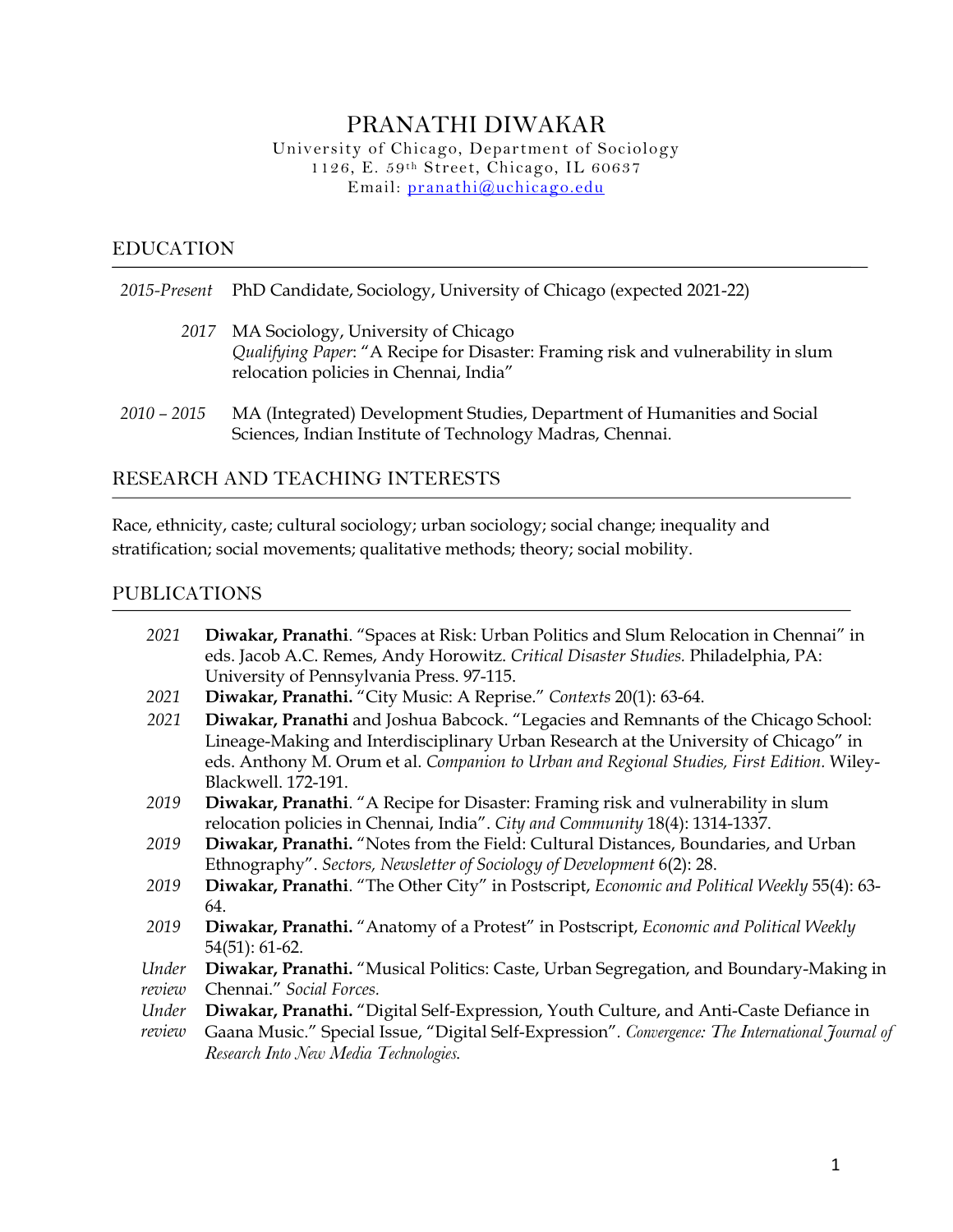# FELLOWSHIPS, GRANTS, AWARDS

| 2021-22 | Mellon Dissertation Completion Fellowship, University of Chicago.                                                                                                                                                                           |
|---------|---------------------------------------------------------------------------------------------------------------------------------------------------------------------------------------------------------------------------------------------|
| 2021-22 | The University of Chicago Social Sciences Division (SSD) Dissertation Completion<br>Fellowship. (Declined)                                                                                                                                  |
| 2020    | Rachel Tanur Memorial Prize for Visual Sociology, second place, for the photograph,<br>"Writing on the Wall". Cash prize of \$1500, awarded by the Research Committee on<br>Visual Sociology of the International Sociological Association. |
| 2020    | Henderson Research Grant from the University of Chicago's Department of Sociology,<br>supported by the Charles Henderson Endowment.                                                                                                         |
| 2019-20 | Social Science Research Council's International Dissertation Research Fellowship (SSRC<br>IDRF), funded by the Mellon Foundation for a year of international fieldwork.                                                                     |
| 2019    | Susanne and Lloyd Rudolph Field Research Grant awarded by University of Chicago's<br>Center for International Social Science Research (CISSR).                                                                                              |
| 2018    | Committee on Southern Asian Studies (COSAS) Graduate Student Fellowship for pre-<br>dissertation fieldwork.                                                                                                                                 |
| 2017-18 | Urban Doctoral Fellow, awarded by University of Chicago's Urban Network. Chicago,<br>П.                                                                                                                                                     |
| 2016-20 | Social Sciences Doctoral Fellowship, University of Chicago's Social Sciences Division.<br>Chicago, IL.                                                                                                                                      |
| 2015-16 | Lalitha Chandrashekhar Fellowship, University of Chicago. Chicago, IL.                                                                                                                                                                      |

# CONFERENCES AND INVITED TALKS

#### *Unequal Music: Caste, City, Culture.*

| 2021                                           | Invited guest lecture. University of Chicago course, "Anthropology of Caste",              |  |
|------------------------------------------------|--------------------------------------------------------------------------------------------|--|
|                                                | instructors: Constantine V. Nakassis and Shubham Shivang. March 2nd.                       |  |
| 2021                                           | Invited guest lecture. University of North Carolina course, "Emotions and Society",        |  |
|                                                | instructor: Anusha Hariharan. April 6th. Virtual lecture.                                  |  |
| 2021                                           | Presentation at the University of Chicago's "Speaking of Art Workshop". February           |  |
|                                                | 18 <sup>th</sup> . Virtual lecture.                                                        |  |
| 2019                                           | Presentation at Stanford University's "Qualitative Methods" Workshop. May 16th.            |  |
|                                                | Palo Alto, CA.                                                                             |  |
| 2018                                           | Presentation in panel, "Urban Inequality: Historical and Ethnographic Perspectives"        |  |
|                                                | at 43rd Annual Social Science History Association (SSHA) Meeting. November 8th-            |  |
|                                                | 11th. Phoenix, AZ.                                                                         |  |
|                                                | Devon Avenue in Chicago: A History of South Asian Migration.                               |  |
|                                                | 2019. Invited talk at the SRTP MMUF undergraduate fellowship, followed by a guided walking |  |
| tour of Devon Avenue (July 27th). Chicago, IL. |                                                                                            |  |

*A Recipe for Disaster: Framing Risk and Vulnerability in Slum Relocation Policies in Chennai, India.* 

- 2018 Invited talk and presentation at Critical Disaster Studies Conference, New York University (NYU). September 21st. New York City, NY.
- *2017* Presentation at graduate student conference, "Global Urban Scholars Exchange" between Hong Kong University and University of Chicago. December 18th. Hong Kong.